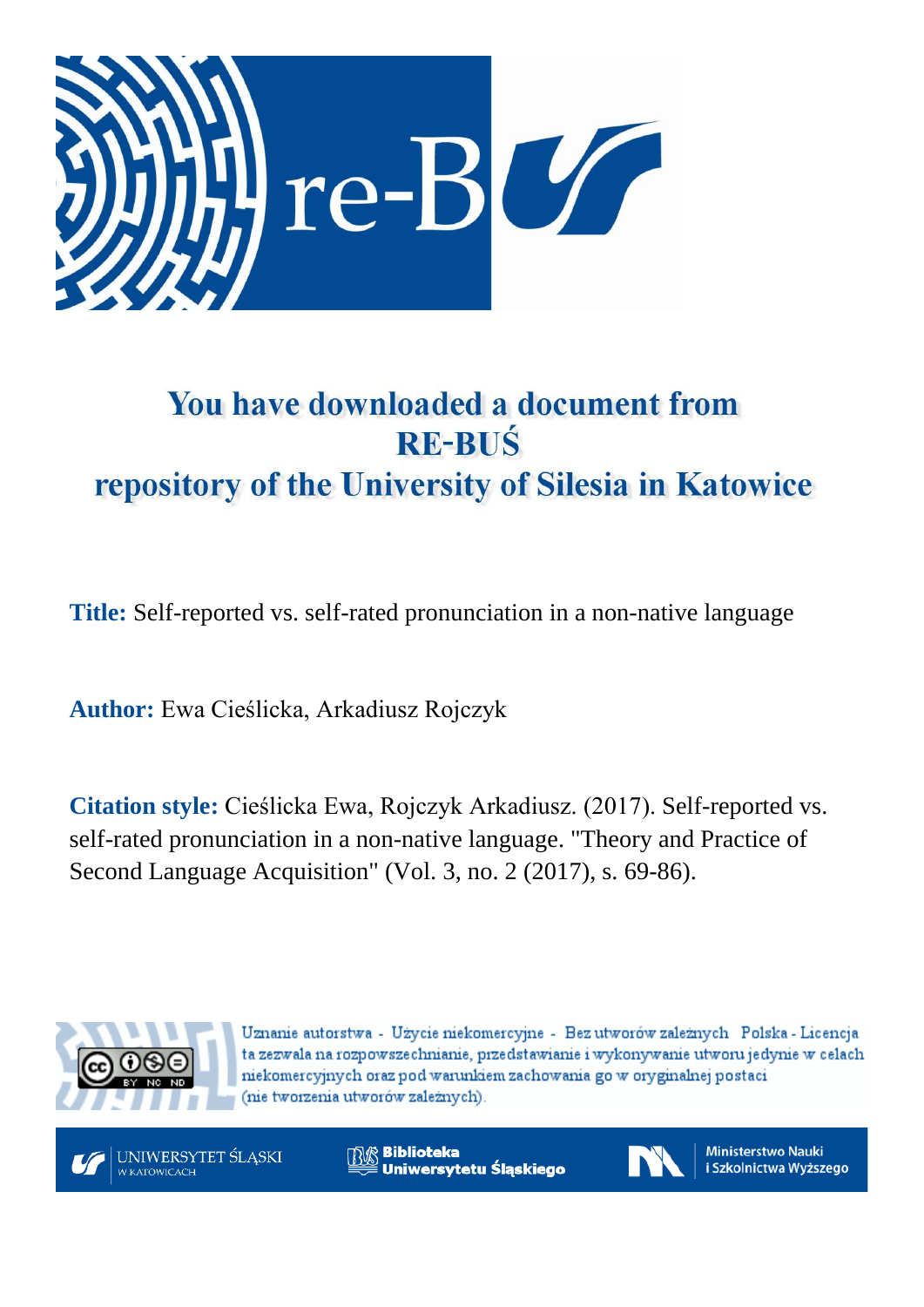Theory and Practice of Second Language Acquisition vol. 3 (2) 2017, pp. 69–86



# **Ewa Cieślicka, Arkadiusz Rojczyk** University of Silesia in Katowice, Poland

# **Self-reported vs. Self-rated Pronunciation in a Non-native Language**

#### A b s t r a c t

The study investigates how their own accent in English is self-perceived by Polish learners. More specifically, we compare how, and to what extent, self-reported pronunciation differs from self-rated pronunciation prior to and after the exposure to one's recorded speech. Previous research on non-native accent rating has concentrated on scores obtained from native speakers or other proficient speakers of English. In the current study, we concentrate on how learners evaluate their own accent in English for parameters such as pronunciation, articulation, and fluency. We also introduce an independent variable of proficiency to see if it interacts with the perception of learners' pronunciation. Both quantitative and qualitative analyses were conducted and the result showed that there are no major differences between how learners report their accent in English and how they rate it from the recording of their own speech. It indicates that the general self-image of one's accent is fairly stable and exposure to the sample of one's speech does not change the overall self-perception.

*Keywords*: psycholinguistics, phonetics, self-assessment of pronunciation, language learning

# **Introduction**

Several studies have provided the rationale for self-assessment in language learning, namely: promotion of learning and increased learner motivation, a raised level of awareness, the positive impact of metacognitive awareness on goal-orientation, an expansion in range of assessment techniques, shared assessment burden and the autonomy of learners as a post-course effect (Oscarsson, 1989; Salimi, Kargar, & Zareian, 2014). The significance of accurate self-rating is a result of the assumption that standardized tests do not fully succeed in evaluating language competence, due to creating artificial contexts for language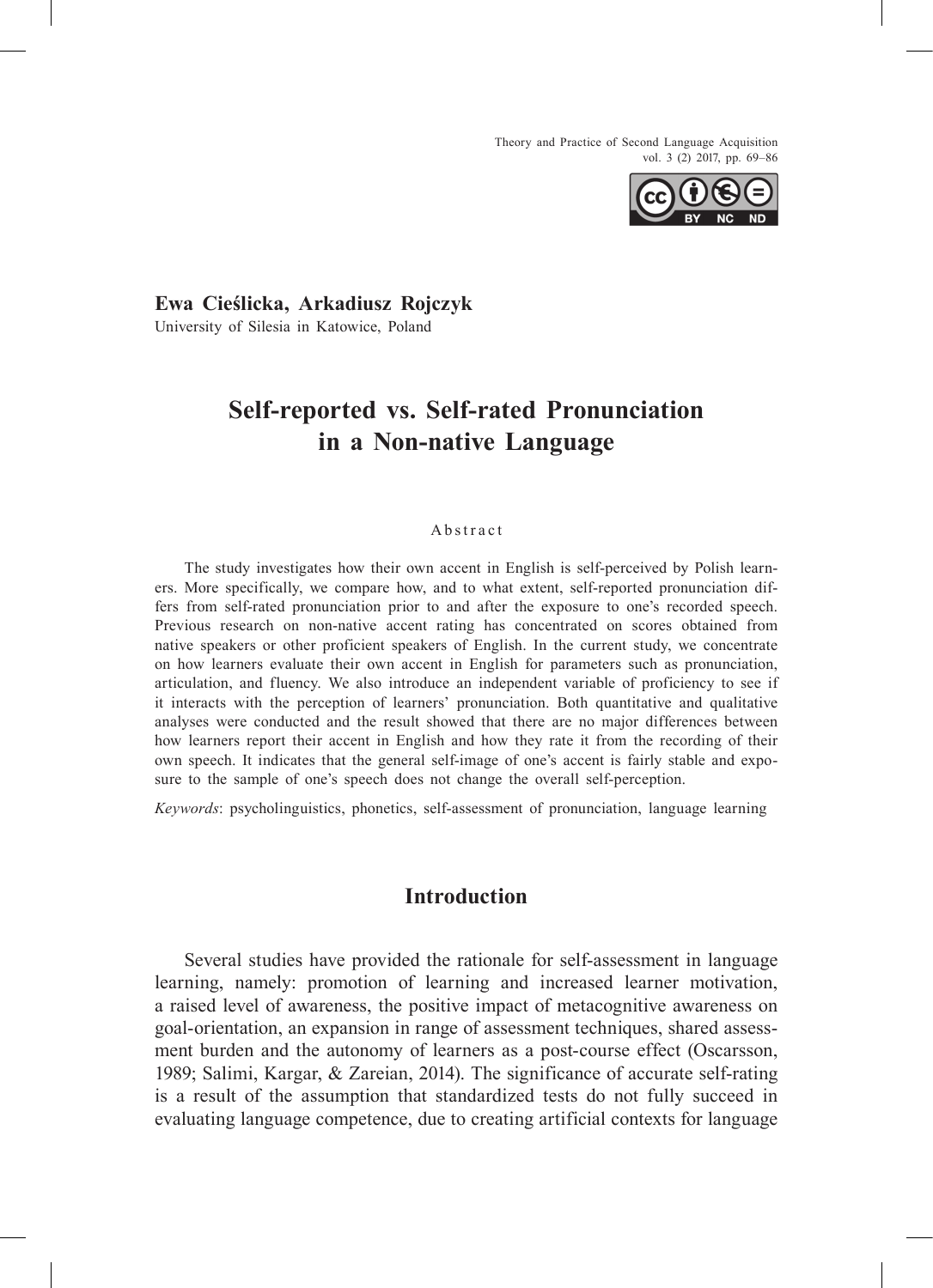use (Spence-Brown, 2001). Self-assessment has been argued to constitute an indispensable part of autonomous learning (Grader & Miller, 1999; Harris, 1997). Hunt, Gow, and Barnes (1989, p. 207) emphasize that without self-assessment, "there can be no real autonomy." The purpose of this study is to establish how Polish learners assess their own pronunciation skills at secondary and tertiary levels of education. The research aimed to check whether any significant changes could be observed in the learners' self-rating scores before and after they were exposed to the pre-recorded samples of their own productions. We aimed to tap the expectations students hold for their L2 pronunciation skills and see if—when confronted with reality—they believe they have met them.

Another goal was to look for differences between the two levels of proficiency to see how experience affects self-ratings. The following paper also aims to address the issue of learners' self-judgment of their pronunciation, confidence in their own pronunciation skills and awareness thereof. We sought to find whether there arises the problem of either overestimation or underestimation of competence, of which, as MacIntyre, Noels, and Clément (1997, p. 279) speculate, "self-enhancement would probably facilitate language learning while self-derogation would impair progress." In their research, MacIntyre et al. (1997, p. 281) "took ratings of perceived competence prior to the language tasks" and note that, "it also would be interesting to have self-assessments done after task performance. […] Post facto reporting might actually enhance the biases, because highly anxious students might focus on errors in performance and less anxious students […] on their communicative successes." The present study can therefore be considered a follow-up investigation with a focus on accent rating. It combines qualitative and quantitative methods of research in pursuance of a deeper understanding of both the tendencies observed in selfrating and the possible reasons behind them.

## **Previous Research**

Nowacka (2012) points to the importance of good English pronunciation as perceived by L2 learners. In her survey, almost all respondents (98%) agreed on its significance, while 89% of them believed that students should aim for native English pronunciation. The findings of a number of studies into the reliability of self-assessment suggest a pattern of overall agreement between self-assessments and ratings (Blanche, 1985; Oscarsson, 1978; Rea, 1981). Oscarsson (1978) notes that, when given scaled descriptions of performance as rating tools, adult learners demonstrate the capacity to accurately evaluate their linguistic ability. It has also been reported that over the course of second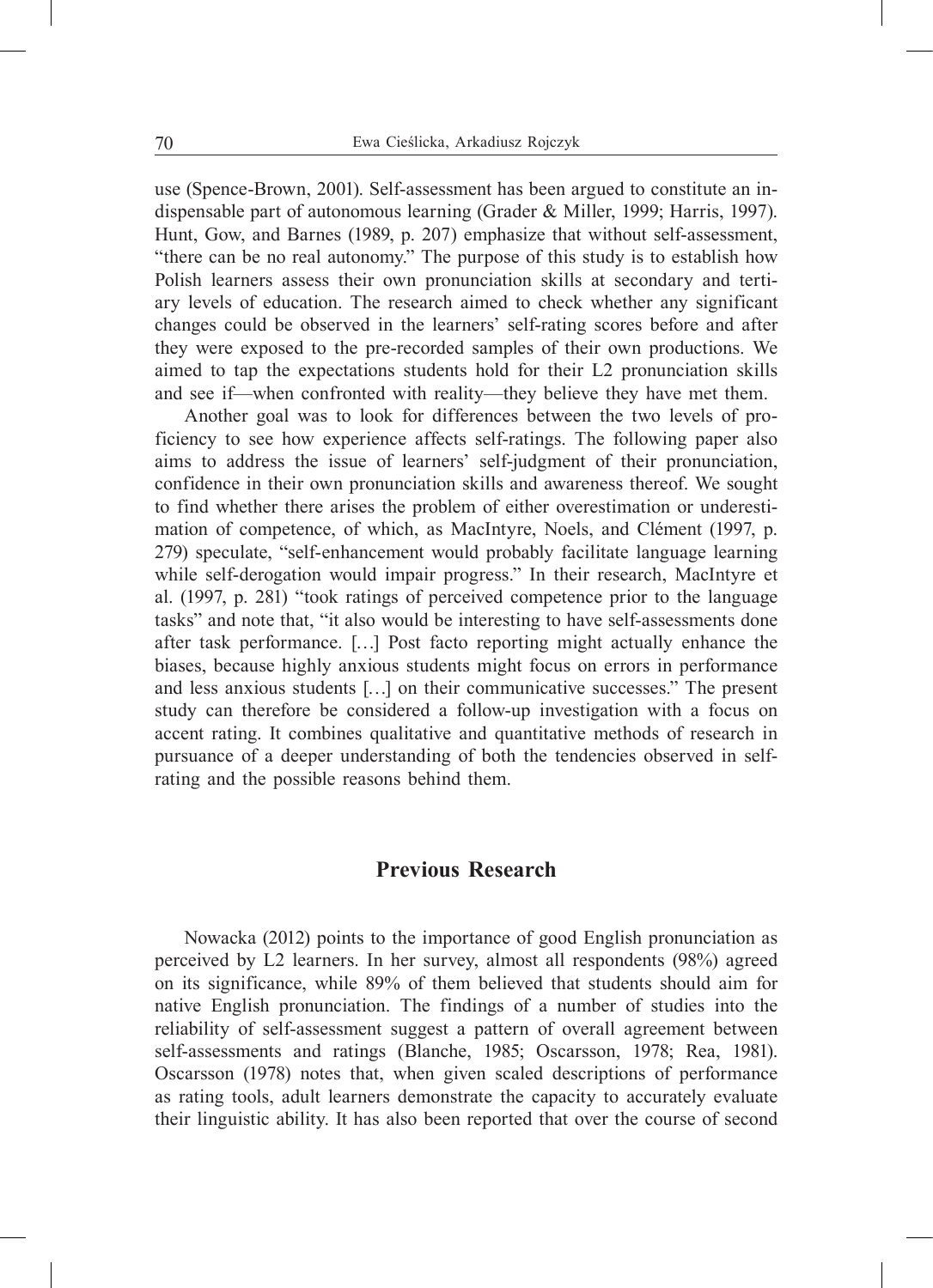language practice and through feedback, specific student training and/or domestic immersion speakers display an improved ability to correctly self-assess their sound discrimination skills and oral performance (Chen, 2008; Dolosic, Brantmeier, Strube, & Hogrebe, 2016; Ross, 2006; Yules, Hoffman, & Damico, 1987). This indicates that more advanced learners should find self-assessment of their L2 pronunciation less problematic. Previous findings also point to the importance of clear and explicitly stated assessment criteria which help improve the effectiveness and precision of self-assessment (Chen, 2008; Dolosic et al., 2016). Some learners have admitted to employing (among other cognitive strategies) phonetic self-evaluation as a tool in developing their pronunciation skills (Nowacka, 2008). However, other research suggests that problems with valid self-evaluation occur even in advanced L2 learners (Dlaska & Krekeler, 2008). Although the results of expert raters' assessments of pronunciation and self-ratings coincided in 85% of all cases, the students only managed to identify a little less than a half of all the speech sounds which the raters considered inaccurate. In their study, MacIntyre et al. (1997, p. 274) observe that "subjective, self-rated proficiency relates substantially to actual proficiency, but the two are not isomorphic." Raasch (1980) and Ross (2006) note rather low correspondence between self-assessment and expert judgments. Nowacka (2008) also found that graduates from English departments in Poland tend to lack self-criticism, and are therefore incapable of accurate and objective selfevaluations of their pronunciation. Blue (1988) shows that nationality serves as an important factor, with some nationalities tending towards overestimation of their level and others likely to underestimate it. There is also evidence to suggest that students whose self-assessments are unrealistically high or low are more likely to give up on language learning than those who are able to assess their skills realistically (Blue, 1994).

Previous research also shows that non-native speakers tend to be consistent in rating other non-native speakers' pronunciation more critically than they rate their own (Episcopo, 2009). Breitkreutz, Derwing, and Rossiter's (2001) study draws attention to the fact that in stand-alone pronunciation classes, some of the most popular CDs used in computer labs focus solely on phonetic segments. Consequently, it may be assumed that the learners' awareness of the primacy of prosodic variables is low. In Derwing and Rossiter (2001), nearly 40% of ESL students were unable to identify specific problems with their pronunciation. Meanwhile, the remainder usually pointed to segmentals (84% of all problems mentioned). Only 10% of the acknowledged difficulties were related to prosodic aspects of pronunciation.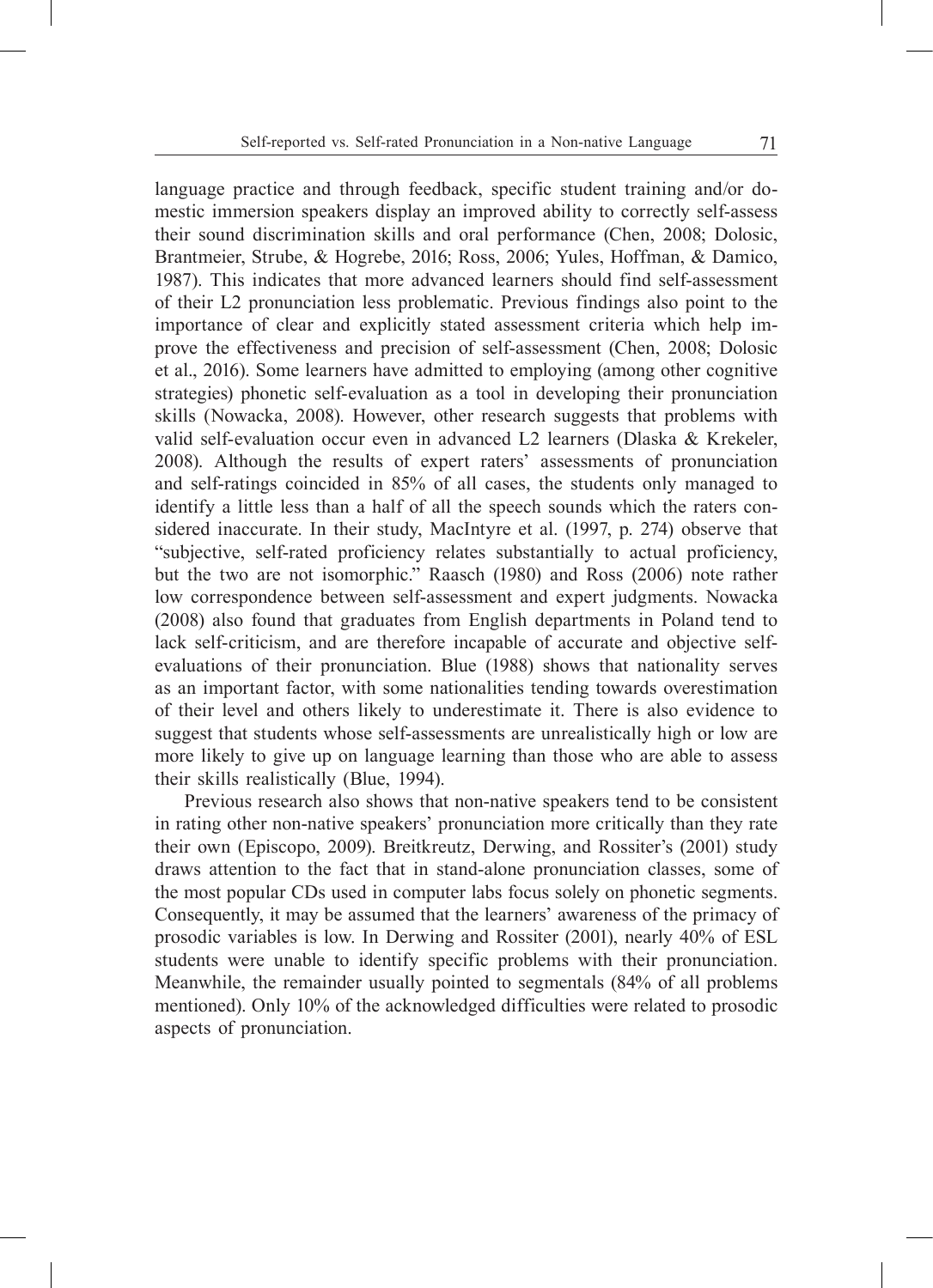# **The Current Study**

In the current study we look into how and to what extent self-reported pronunciation differs from self-rated pronunciation. By self-reported pronunciation we mean evaluating one's pronunciation skills in general without referring to any particulars samples of one's speech. By self-rated pronunciation we mean evaluating the recording of one's pronunciation by listening to a recording of one's speech. The main objective is to directly confront scores obtained for self-reported pronunciation with those obtained for self-rated pronunciation. Such confrontation allows us to look into the stability of the perception of one's pronunciation skills. Logically, one of the following patterns is predicted to emerge in the results:

- 1. The scores for self-reported pronunciation are equal to the scores obtained for self-rated pronunciation, indicating that the awareness of one's pronunciation skills is stable and is not affected by specific performance in a given speech sample.
- 2. The scores for self-reported pronunciation are higher than the scores obtained for self-rated pronunciation, indicating that the awareness of one's pronunciation skills is generally overrated and that it is verified negatively when listening to one's recorded speech samples.
- 3. The scores for self-reported pronunciation are lower than the scores obtained for self-rated pronunciation, indicating that general self-perception of one's pronunciation is underestimated and that it is enhanced when listening to one's performance in a recording.

Another categorical predictor used in the current study is the proficiency of speakers. Lower-proficiency students versus higher-proficiency students are hypothesized to perform differently in their ratings of self-reported and self-rated pronunciation; however, the exact pattern of differences cannot be predicted. The lower-proficiency speakers/raters had not received any specialized training in pronunciation and phonetics. The higher-proficiency speakers/raters had completed a two-year course in pronunciation and phonetics. While the actual differences in pronunciation skills between the two groups are obvious, it is hard to predict how proficiency and pronunciation training will affect self-reporting and self-rating of their pronunciation. One or some of the following patterns are logically likely to emerge:

- 1. Higher-proficiency speakers/raters will self-report their pronunciation higher than lower-proficiency speakers/raters because they have confidence in their pronunciation skills as a result of longer exposure to English and the completion of pronunciation and phonetics training.
- 2. Lower-proficiency speakers/raters will self-report their pronunciation higher than higher-proficiency speakers/raters because they are not acquainted with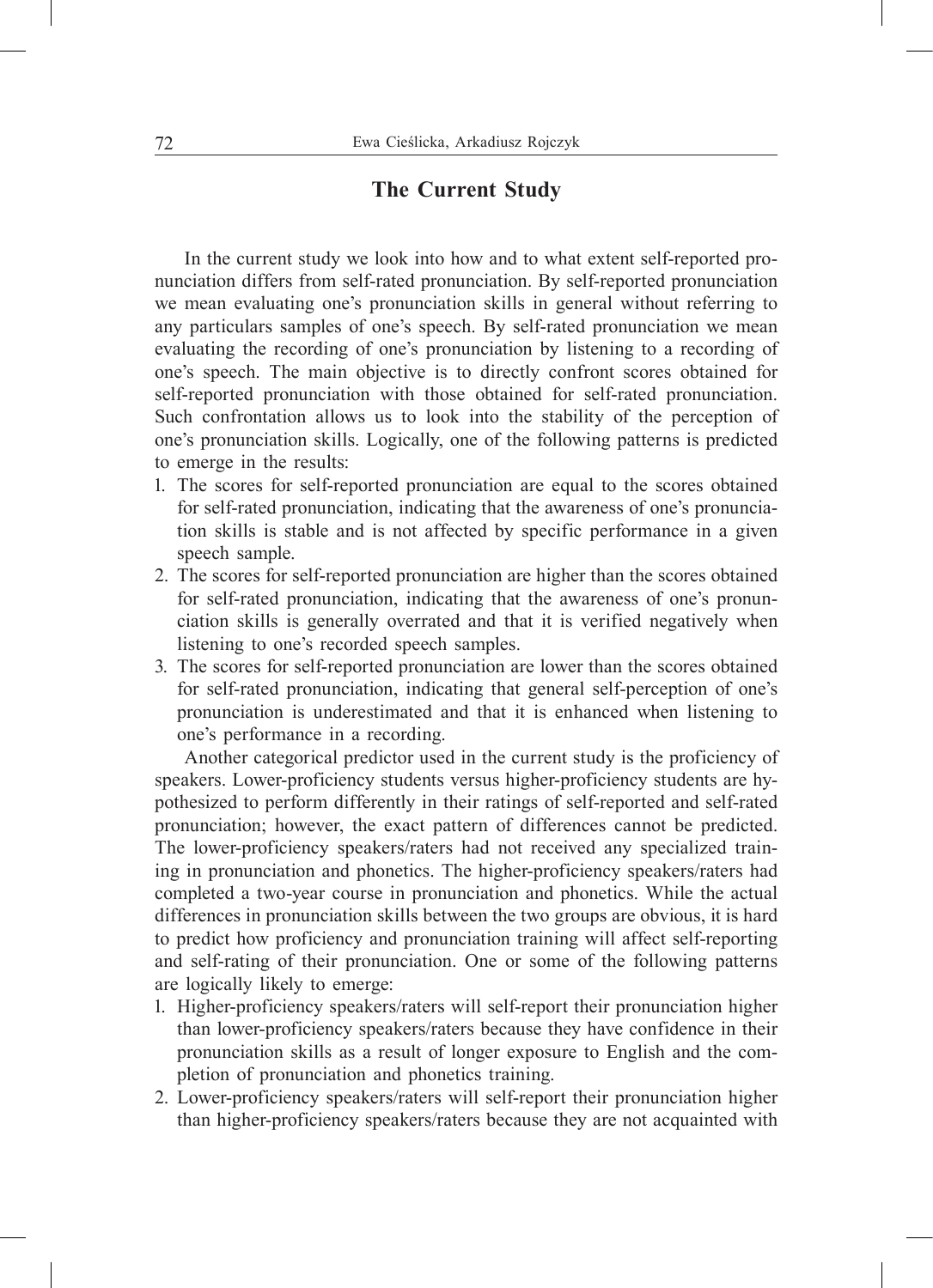detailed intricacies of English pronunciation and are unaware of mistakes they make.

- 3. When listening to the recording of their own speech, higher-proficiency speakers/raters will self-rate their pronunciation higher than lower-proficiency speakers/raters because, again, they will have more confidence in their performance.
- 4. When listening to the recording of their own speech, lower-proficiency speakers/raters will self-rate their pronunciation higher than higher-proficiency speakers/raters because they will be unaware of and will not notice their pronunciation mistakes and problems.

The last issue to resolve is if self-reported pronunciation and self-rated pronunciation will interact significantly between the two groups. We hypothesized that the higher-proficiency speakers/raters would self-rate their pronunciation from the recording higher than in self-reports, because the knowledge of phonetics and pronunciation details may decrease general self-perception of their pronunciation, however, when they were exposed to the real samples of their speech, they would be likely to appreciate it with higher scores. On the other hand, lower-proficiency speakers/raters were hypothesized to self-rate their pronunciation in the recording lower than in self-reports, because the exposure to their own real pronunciation would make them realize that it did not match the target native pronunciation. However, these hypotheses are not a very strong bet and other patterns are not much less likely to emerge in the results.

Together with the results for pronunciation rating, we also report results for other aspects of speech, such as articulation and fluency. Moreover, we decided to include descriptive qualitative questions about the strong and weak points of the speakers/raters pronunciation.

#### **Participants**

A total of 66 learners of English took part in the study. The lower-proficiency group consisted of 35 participants (20 females; 15 males) with a mean age of 18 years. They were all second-grade students of the International Baccalaureate Diploma Programme (classes taught exclusively in English) at the 1st Liceum Ogólnokształcące im. Edwarda Dembowskiego in Gliwice. Their estimated proficiency was B1–B2 in the Common European Framework of References for Languages (CEFR). They had had no separate dedicated training in pronunciation or phonetics. The higher-proficiency group consisted of 31 participants (24 females; 7 males) with the mean age of 24.9 years. They were fifth-year students of English recruited from the Institute of English, University of Silesia in Katowice. Their proficiency was C1–C2 in the CEFR. They had completed a two-year course in pronunciation and phonetics which had covered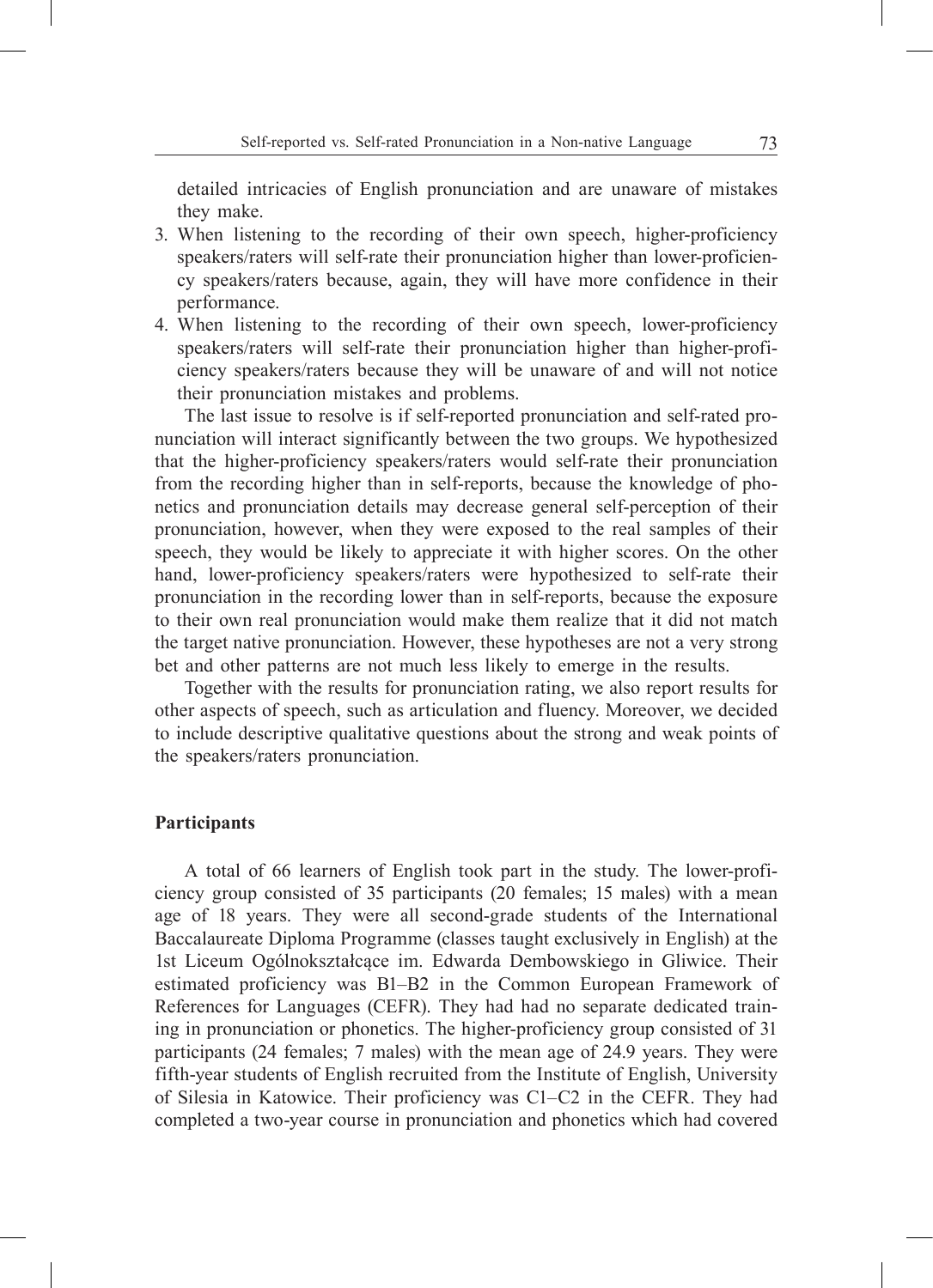both segmental and suprasegmental aspects of English pronunciation. None of the participants in either group reported any speech or hearing disorders nor had any indication of such.

#### **Materials**

The materials included rating of selected aspects of pronunciation and speech production using a 1–9 Likert scale. In the first part of the experiment, the aspects to rate referred to the participants' self-perception without any exposure to the recordings of their speech. The same aspects were used in the second part of the experiment, when the participants rated recordings of their own speech. The following parameters were used for rating:

- 1. How do you rate your pronunciation? [(1) strongly Polish-accented—(9) native-like].
- 2. How do you rate your articulation? [(1) very unclear—(9) very clear].
- 3. How do you rate your fluency? [(1) very poor—(9) very good].

We also decided to include a more subjective, emotionally-loaded parameter of expected changes and improvement in the participants' pronunciation:

1. How much do you want to change in your pronunciation? [(1) nothing—(9) everything].

Additionally, two descriptive questions for qualitative analysis were provided:

- 1. What do you consider to be the strengths of your pronunciation?
- 2. What do you consider to be the weaknesses of your pronunciation?

#### **Procedure**

In the first part of the experiment, the participants filled in a questionnaire with afore-described points relating to their self-perceived pronunciation. They were instructed to objectively rate and describe how they perceived their pronunciation and accent in English. In order to reduce social desirability bias, the personal details provided by the respondents were kept to a minimum—initials and dates of birth—for proper assignment of the recordings in future stages of the research. After completing the questionnaire, the participants were recorded reading a short passage in English:

I entered the hotel manager's office and sat down. I had just lost \$50 and I felt very upset. "I left the money in my room," I said, "and it's not there now." The manager was sympathetic, but he could do nothing. "Everyone's losing money these days," he said. He started to complain about this wicked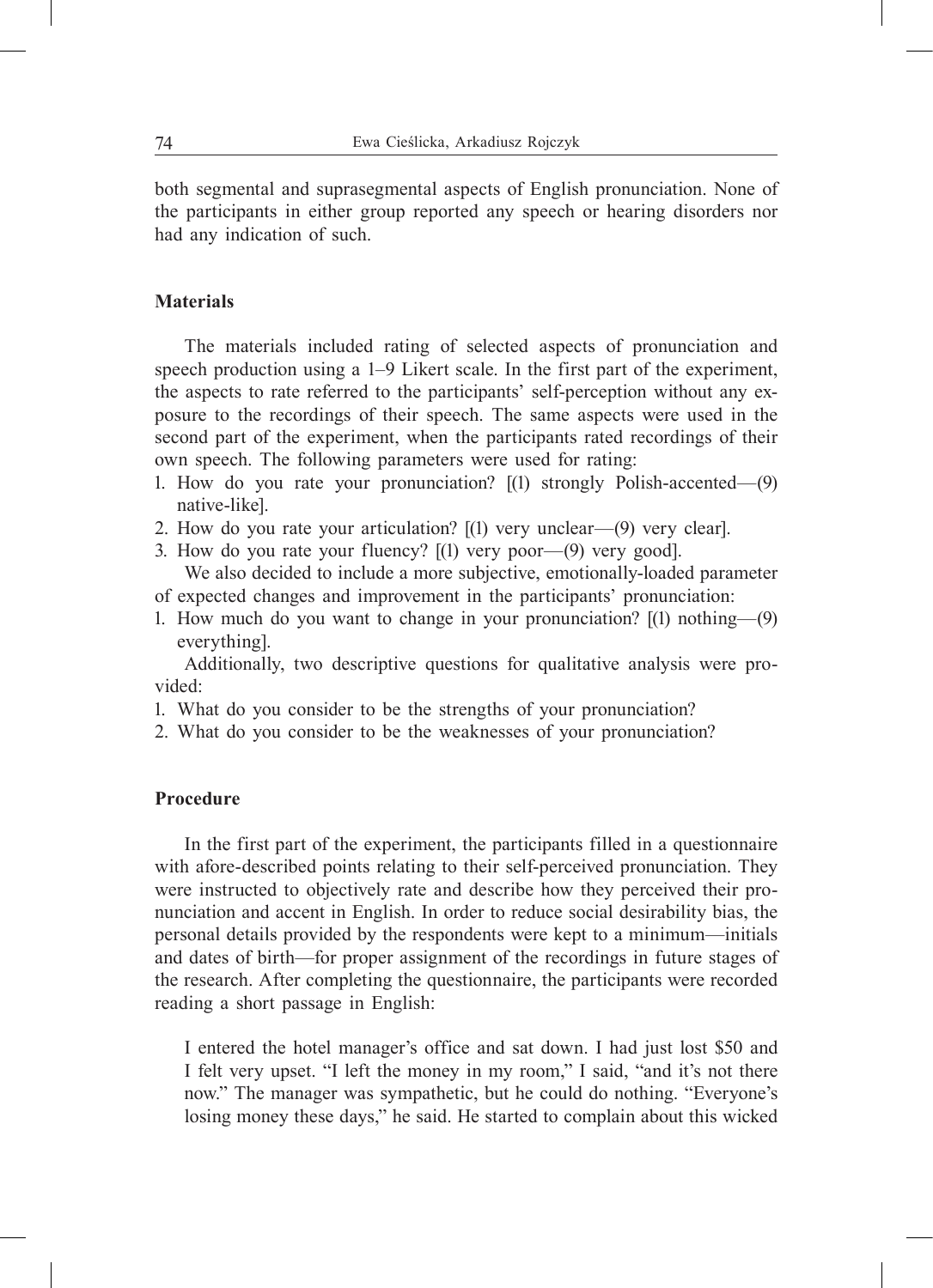world but was interrupted by a knock at the door. A girl came in and put an envelope on his desk. It contained \$50. "I found this outside this gentleman's room," she said. "Well," I said to the manager, "there is still some honesty in this world!"

They were instructed to read it with a natural tempo in the most natural way. The lower-proficiency students were recorded in a quiet room with a dynamic Shure SM58 microphone connected to the Quad-Capture USB interface (Roland). The higher-proficiency students were recorded in the Acoustics-Phonetics Laboratory at the Institute of English, University of Silesia in Katowice, in a sound-proof booth. The signal was captured at 44100 Hz (24 bit quantization) through a headset dynamic Sennheiser HMD 26 microphone fed by a USBPre2 (Sound Devices) amplifier. All recordings were saved as .wav files.

After two months, the participants were invited to take part in the second part of the experiment in which they were asked to listen to their own recording and rate it using the same parameters as in the first part. A two-month period guaranteed that the participants did not remember how they had rated their pronunciation in the self-reporting stage. The recordings were played through headphones from a laptop. All participants easily recognized their voice and were aware of the fact that they were to rate their own pronunciation from the recording.

# **Analysis and Results**

Both quantitative and qualitative analyses were conducted. The quantitative data were analyzed in a mixed 2x2 ANOVA with a between-subject independent variable of proficiency (lower/higher), a within-subject independent variable of task (self-rate your pronunciation/rate your recording) and a dependent variable of rating (1–9). The qualitative data were analyzed from descriptive answers concerning the strengths and weaknesses of the participants' self-reported pronunciation and from the exposure to the recordings.

#### **Quantitative analysis**

**Rated pronunciation.** The mean rating for self-reported pronunciation in the lower-proficiency group was 5.6 ( $SE = 0.2$ ) and 5.5 ( $SE = 0.2$ ) in the higherproficiency group with the insignificant difference  $[F(1, 64) = .15, p > .05]$ ,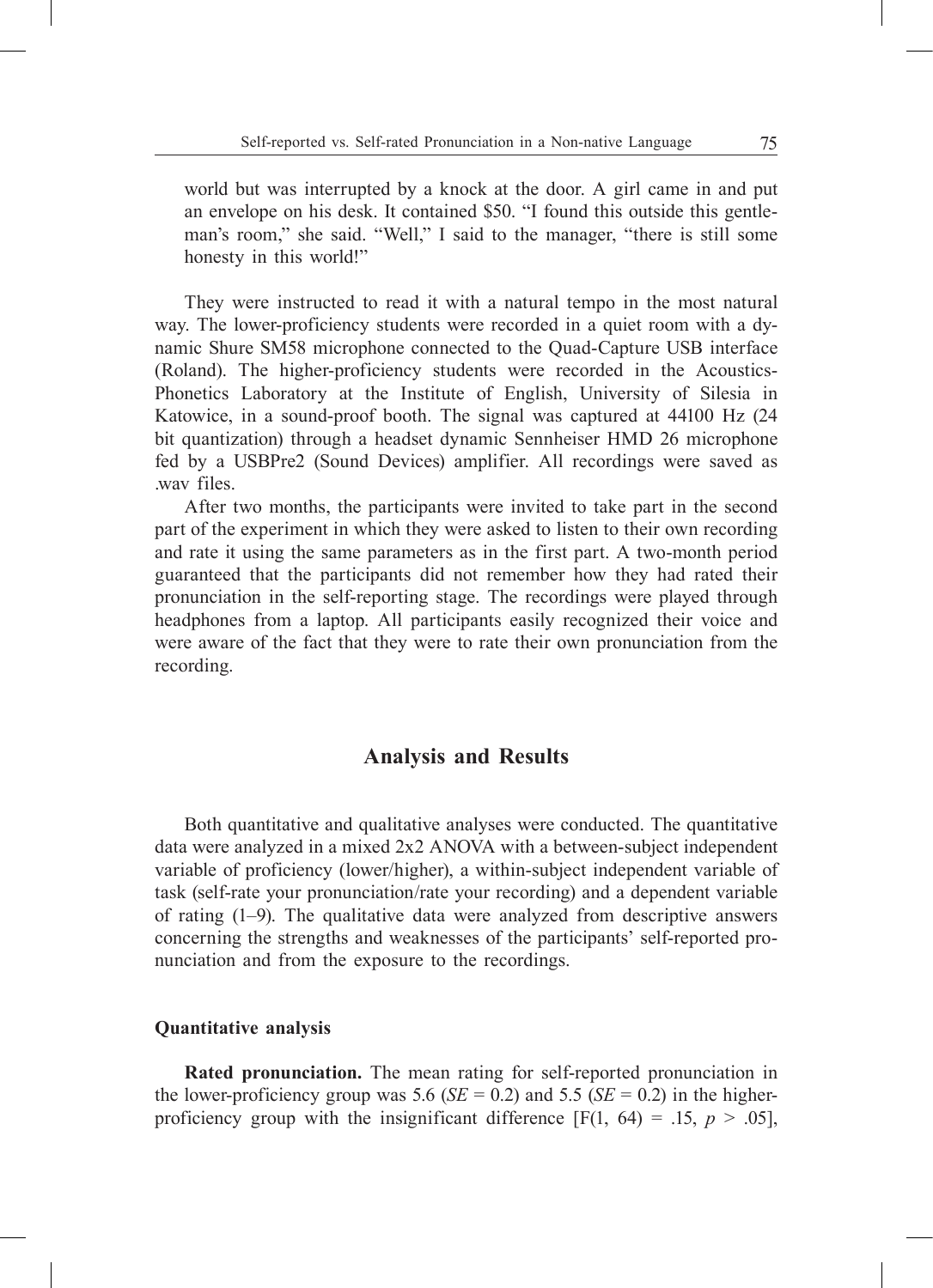indicating that both groups self-reported their pronunciation almost alike. The ratings between 5 to 6 suggest that both groups perceived their pronunciation as only a little higher than average. When exposed to the recording of their own speech, the participants rated their pronunciation almost identical as in the self-reporting stage. The mean rating was 5.5 ( $SE = 0.2$ ) for the lowerproficiency and 5.8 (*SE* = 5.8) for the higher-proficiency group respectively. The difference between the groups was not significant  $[F(1,64) = .88, p > .05]$ . Predictably, there were no significant within-subject differences between selfreported pronunciation and pronunciation rated from the recording in either the lower-proficiency group  $[F(1, 34) = .07, p > .05]$  or higher-proficiency group  $[F(1,30) = 2.6, p > .05].$ 

**Rated articulation.** The self-reported mean scores for articulation were very similar to the ones for pronunciation. The mean rating in the lowerproficiency group was 5.6 ( $SE = 0.2$ ) compared to 5.4 ( $SE = 0.2$ ) in the higherproficiency group. The difference was not significant  $[F(1, 63) = .79, p > .05]$ . When exposed to the recording, the lower-proficiency students had a mean score of 5.2 ( $SE = 0.3$ ). The mean score in the higher-proficiency group was 5.6  $(SE = 0.3)$ . Again, the difference was statistically insignificant [F(1, 64) = 1.14,  $p > .05$ . Within-group comparisons for each group between scores obtained from self-reporting and rating the recording revealed that the differences were not significant in either group. In the lower-proficiency group the difference was close to significant  $[F(1, 33) = 3.15, p = .08]$ , pointing to some trend that listening to the recording decreased ratings of articulation (5.6 to 5.2), however, again, the difference was not statistically significant. In the higher-proficiency group the trend was reversed (5.4. to 5.6), but it was also statistically insignificant [F(1, 30) = .74,  $p > .05$ ].

**Rated fluency.** Ratings for fluency did not differ much from the already reported ratings for pronunciation and articulation. Self-reported scores did not differ significantly between the lower-proficiency  $(M = 5.9; SE = 0.2)$  and higher-proficiency ( $M = 5.7$ ;  $SE = 0.2$ ) groups [F(1, 64) = .53,  $p > .05$ ]. A significant difference emerged when the participants listened to the recording. The lower-proficiency students rated their fluency significantly lower  $(M = 4.9;$ *SE* = 0.3) than higher-proficiency students ( $M = 6.2$ ; *SE* = 0.3) [F(1, 64) = 9.53, *p* < .01]. A mixed analysis with two categorical predictors of proficiency (lower / higher) and task (self-rate your pronunciation / rate your recording) revealed a significant interaction of proficiency and task  $[F(1, 64) = 14.5, p < .001]$ . Figure 1 shows that listening to the recording triggered different tendencies in rating fluency depending on proficiency.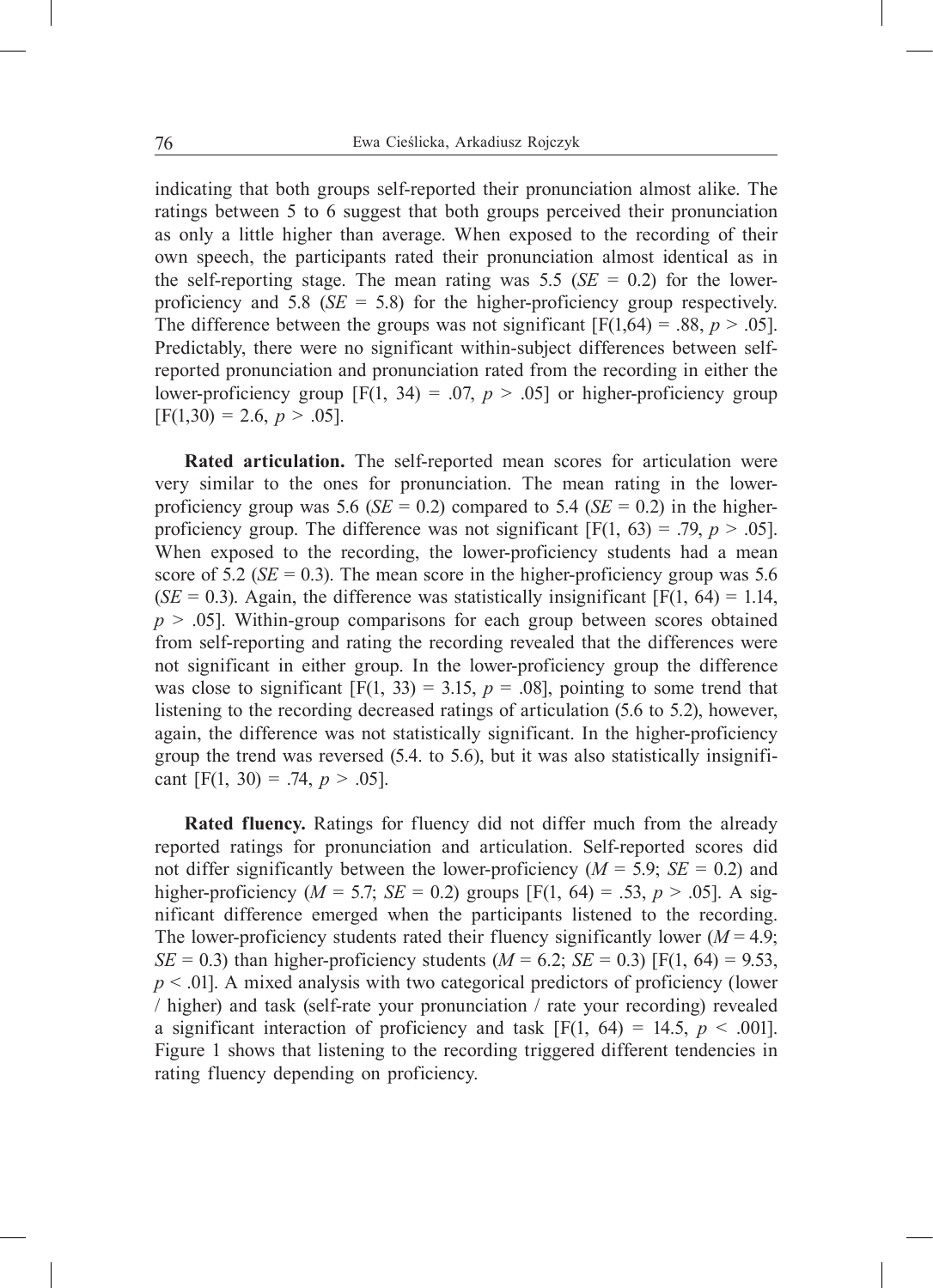

*Figure 1.* Interaction plot between proficiency and task for rated fluency.

While the higher-proficiency students increased their mean ratings from 5.7 to 6.2, the lower-proficiency students decreased their mean ratings from 5.9 to 4.9. The post hoc Bonferroni tests showed that the significant main effect was largely contributed to by the lower-proficiency group which significantly decreased rating of their fluency when exposed to the recording ( $p < .01$ ). This difference was not significant in the higher-proficiency group ( $p = .6$ ).

**Desired change in pronunciation.** The reported desired change in pronunciation prior to the recording was almost identical:  $5.6$  (*SE* = 0.3) and  $5.5$  $(SE = 0.3)$  for the higher- and lower-proficiency group respectively. When exposed to the recording, the participants exhibited slightly different trends depending on proficiency. The higher-proficiency students decreased the rating of desired change to 5.5 ( $SE = 0.3$ ), compared to the lower-proficiency students, who increased their mean scores to 6 ( $SE = 0.3$ ); however, the difference between the two groups was not statistically significant  $[F(1, 64) = 1.58]$ , *p* > .05]. Within-group comparisons revealed that the difference in rating for self-reporting and after listening to the recording was not significant in either the higher-proficiency  $[F(1, 30) = .01, p > .05]$  or lower-proficiency group  $[F(1, 33) = 1.43, p > .05].$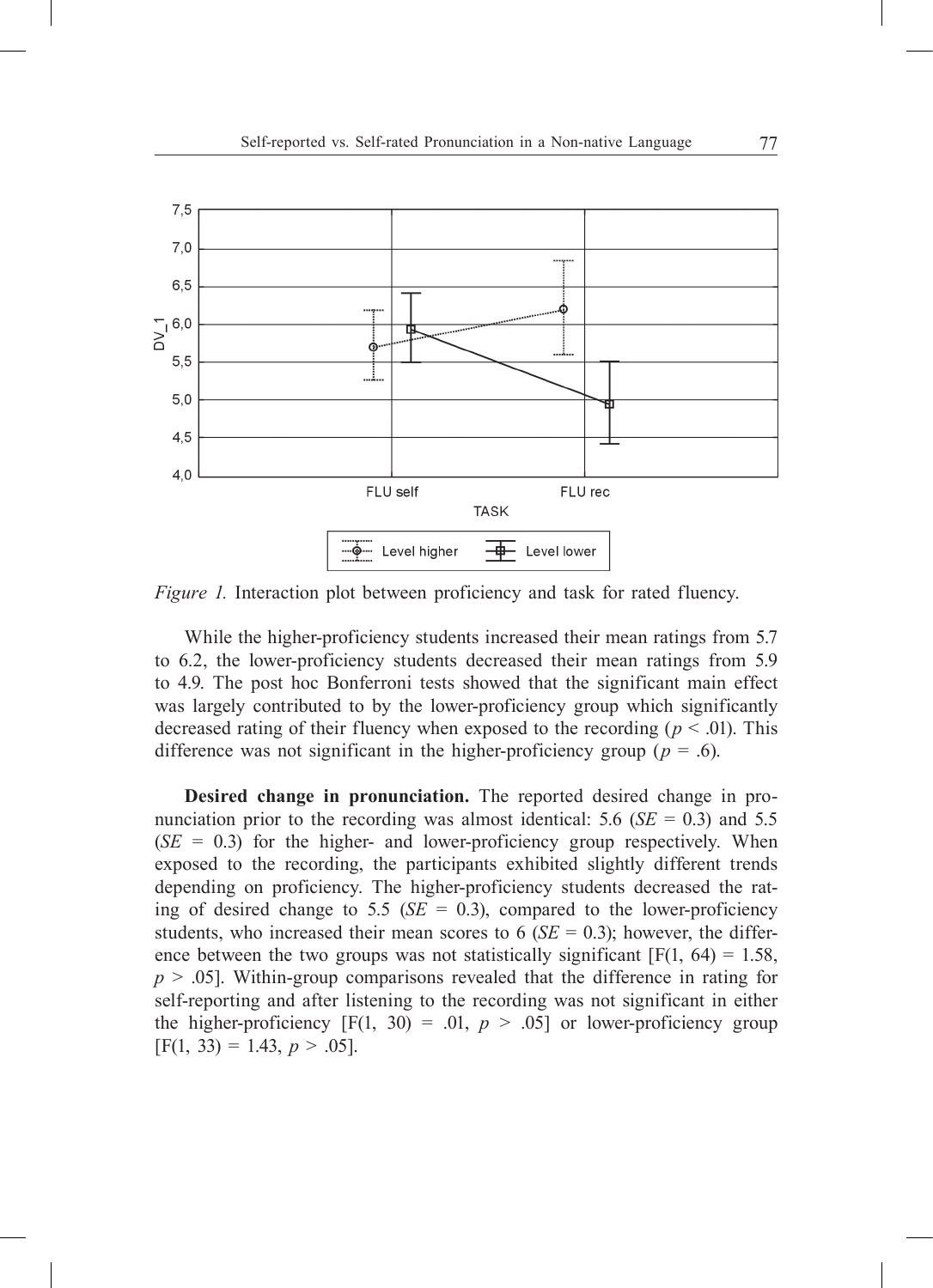#### **Qualitative Analysis**

The participants' answers provided for the two descriptive questions were assigned into one or more of four groups: as being related to pronunciation, articulation, tone of voice, and/or fluency of speech. Other answers, either unrelated, unclear or difficult to categorize, were not taken into account for the purpose of this analysis, and were therefore omitted, but will be brought up in the general discussion.

**Differences in self-reporting.** For question one, "What do you consider to be the strengths of your pronunciation?", out of 31 respondents in the higherproficiency group, 18 students provided answers which pointed to one or more of the four aspects of pronunciation mentioned above. The same was the case for 23 people in the lower-proficiency group of 35.

The percentage share for each mentioned feature is presented in Figure 2.



*Figure 2*. Bar graphs for answers assigned to the four aspects for both levels of proficiency, strength of pronunciation.

It appears that there is a tendency for higher-proficiency speakers to initially value their pronunciation and articulation slightly higher than the lowerproficiency group, but they are much less eager to consider their tone of voice satisfactory. Both groups reported to be equally content with their speech fluency. The response rate, however, is not to be considered very solid.

For the second question, "What do you consider to be the weaknesses of your pronunciation?", the response rate was considerable. Out of 31 respondents in the higher-proficiency group, assignable answers were provided by 29 students. In the lower-proficiency group, the question was answered by 30 of 35 students.

Once more, the percentage share is represented in Figure 3.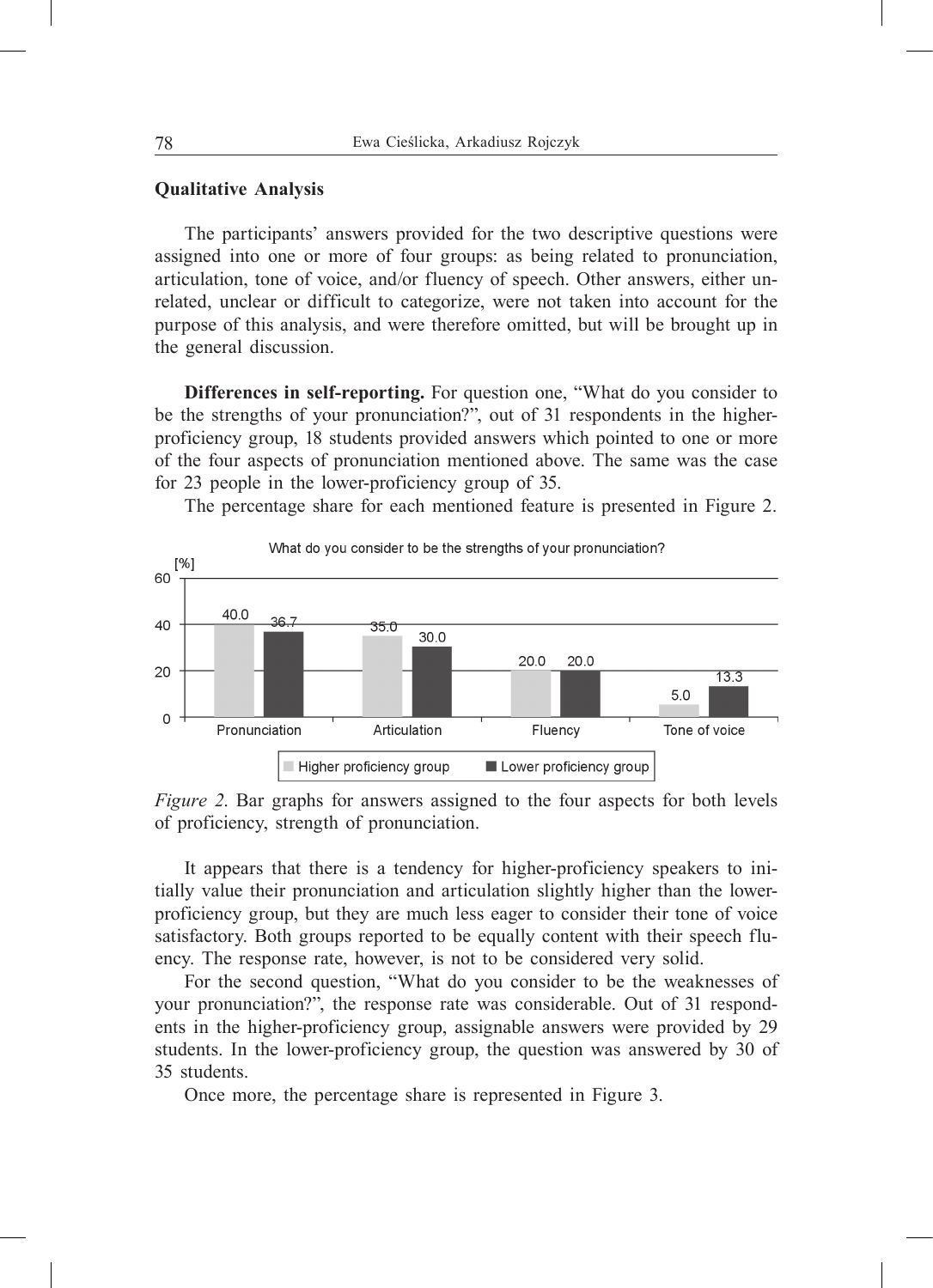

*Figure 3*. Bar graph for answers assigned to the four aspects for both levels of proficiency, weakness of pronunciation.

The difference in how often pronunciation was mentioned is fairly consistent with what has been revealed in the first question—namely that lower-proficiency speakers are less satisfied with their pronunciation. Remarkably, identical disregard for their articulation and tone of voice was shown in both groups, but with tone of voice being mentioned less frequently. Lower-proficiency speakers were expressively less likely to refer to their fluency when discussing their weaknesses.

**Self-reporting vs. post-exposure rating in higher-proficiency participants.** The change in response rates between the self-reporting and post-exposure stages of the experiment was not substantial, with six more respondents answering the first descriptive question, and one fewer answering the second descriptive question (see Figure 4).



*Figure 4*. Bar graph for descriptive answers assigned to the four aspects for higher-proficiency speakers, strength of pronunciation.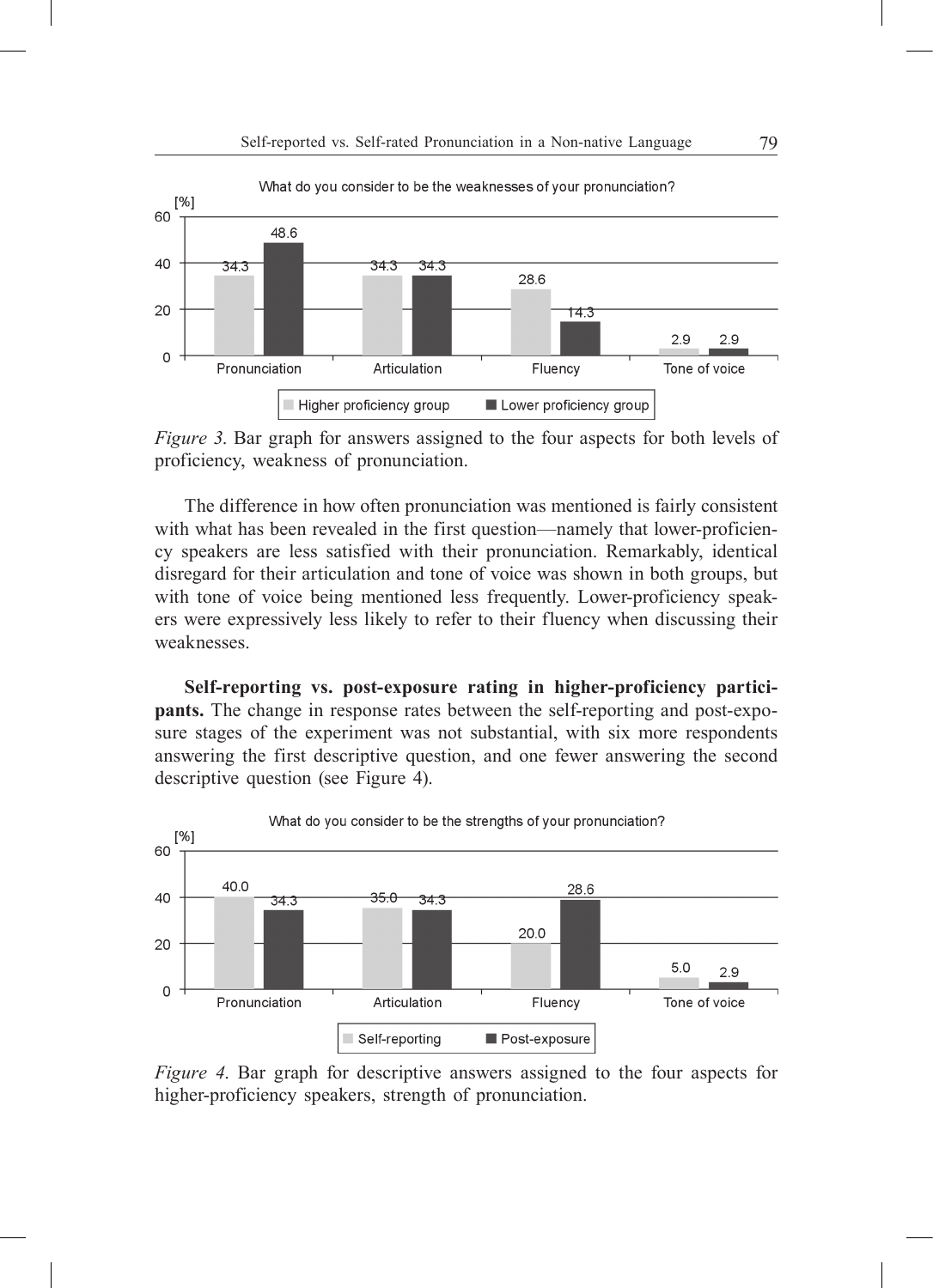The second stage, self-rating, resulted in a lower percentage share of pronunciation among the provided answers, although the change is not very significant. It may indicate the students' initial—though moderate—overestimation of their skills. The change in fluency percentage, however, suggests that the exposure to the pre-recorded samples left the students pleasantly surprised by their own fluency of speech. There is only very minor variability in the rating of articulation and tone (see Figure 5).



*Figure 5*. Bar graph for descriptive answers assigned to the four aspects for higher-proficiency speakers, weakness of pronunciation.

Following the second part of the experiment, the only major changes in the descriptive answers were related to pronunciation and fluency. The higherproficiency speakers were slightly more dissatisfied with their pronunciation, but their fluency was not mentioned as a weakness quite as often anymore. The frequency of their pointing to articulation and tone did not undergo any serious change.

**Self-reporting vs. post-exposure rating in lower-proficiency participants.** Similarly to what was the case for the university students, the difference in response rates between the two stages of study was not substantial, the only change occurring in the first descriptive question, which came to be answered by three more participants in the second part of the experiment (see Figure 6).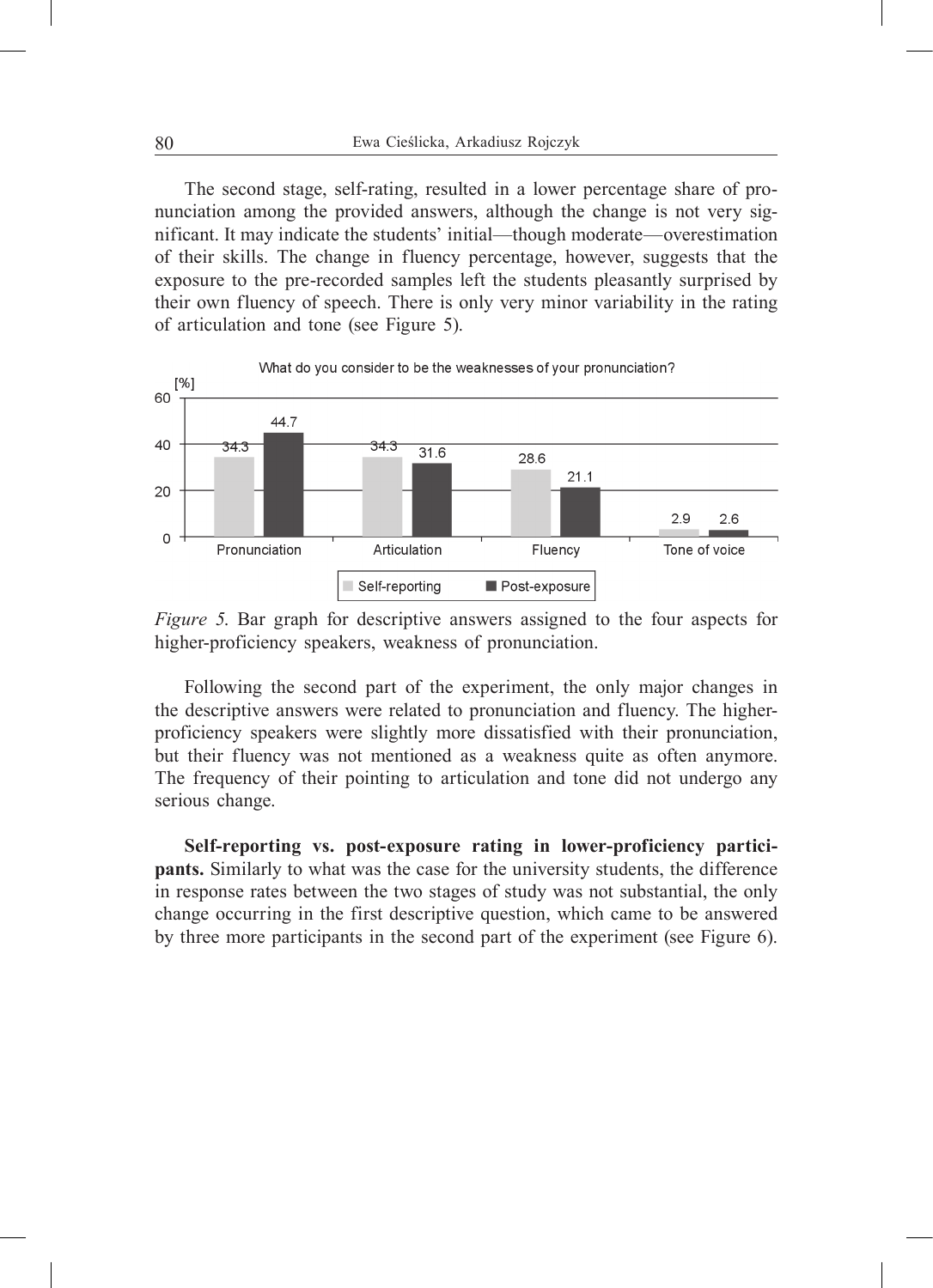

*Figure 6*. Bar graph for descriptive answers assigned to the four aspects for lower-proficiency speakers, strength of pronunciation.

After listening to their speech samples, the students were less likely to point to their tone of voice and/or fluency as one of their strengths, but appeared rather pleased with their pronunciation and articulation (see Figure 7).



*Figure 7*. Bar graph for descriptive answers assigned to the four aspects for lower-proficiency speakers, weakness of pronunciation.

It was not until the second stage of the experiment that the students seemed to widely acknowledge their lack of fluency as their weakness—the switch appears to have been very rapid. Again, as a logical consequence of the respondents' contetment with their pronunciation and articulation, those two features were mentioned much less frequently, in the case of articulation the frequency dropping to a near half of what was observed in the first stage.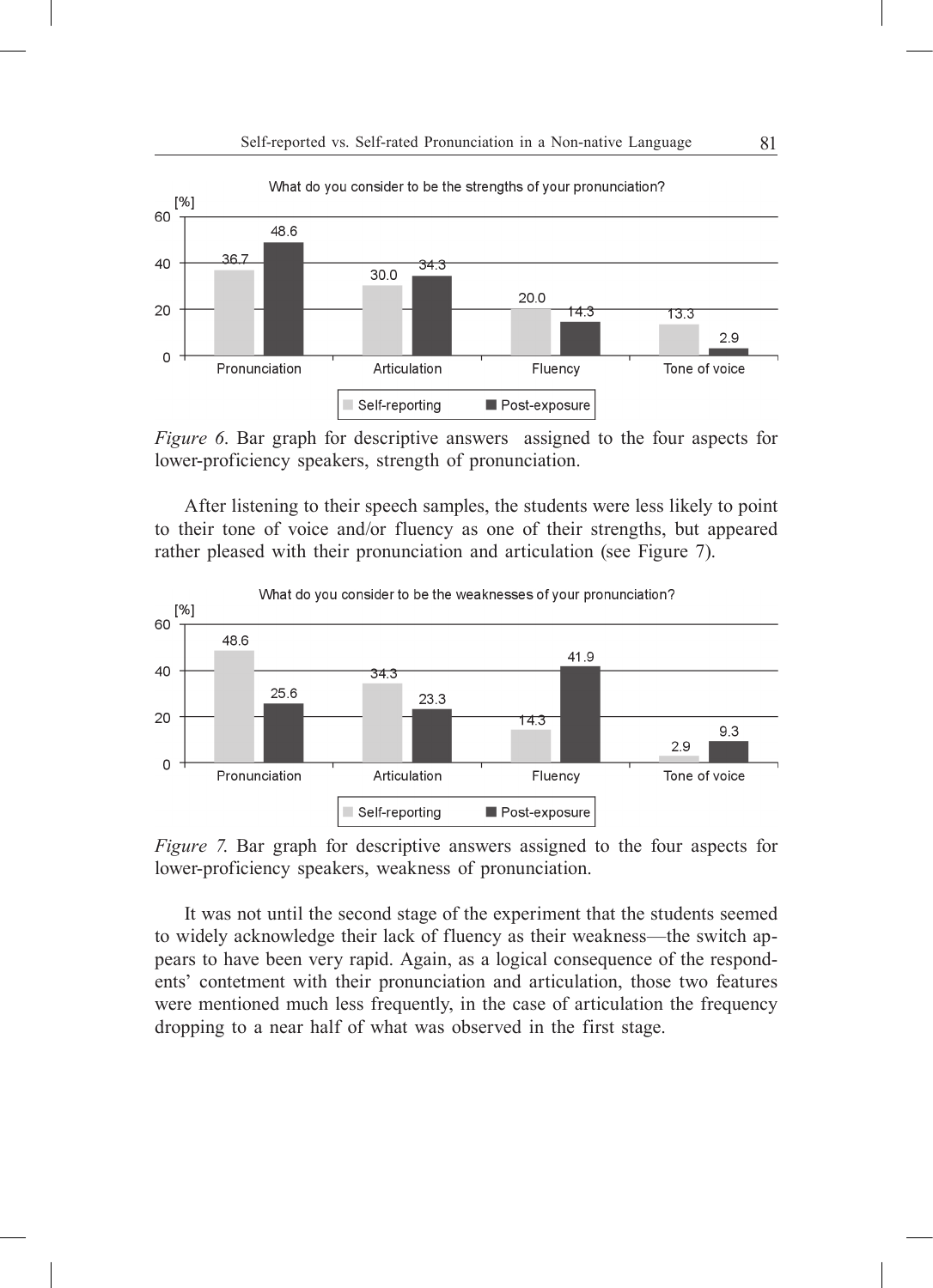# **General Discussion**

The analysis of the quantitative results will be presented from two perspectives: the perspective of proficiency on self-perception of one's pronunciation and the perspective of how listening to the recording of one's speech changes the perception of one's pronunciation. In the first perspective, what emerges as the most evident is the stability of self-perception of pronunciation irrespective of proficiency. The fact that the higher-proficiency group was both more advanced in language competence and had had prior training in pronunciation did not affect their ratings—even though previous studies have shown that formal phonetic training substantially improves productive pronunciation skills (Nowacka, 2008). It is interesting to note that both groups rated their pronunciation between 5 to 6 on a 9-point scale, which points to the fact that they perceived their pronunciation as only slightly higher than the average between native and non-native. It may be concluded, at least in the light of the current results, that students, who should theoretically be much more confident in their pronunciation, are in fact not. Additionally, the ratings of the desired change do not show that less proficient students are more willing to change something in their pronunciation. It runs counter to initial intuition that lower-proficiency and lack of specialized pronunciation training should lead to the higher desire for improvement. Similarly surprising is the fact that the higher-proficiency students expressed relatively high desire for change, as high as the one expressed by the lower-proficiency students. It leads to the conclusion that proficiency and phonetic training do not guarantee more confidence in pronunciation. As Gardner et al. (1989) observe, anxiety levels normally tend to decline with the rise of experience and proficiency. Whenever a student expects to fail, anxiety results—which could in turn lead to self-derogation bias in the self-assessment of language skills. It could therefore be alleged that higher-proficiency students of English who should, in theory, be confident enough to perceive their pronunciation skills as advanced (due to their experience), and who at the same time tend to rate themselves as just slightly above average (between native and non-native) may suffer from a form of language anxiety.

Similar results were obtained for articulation and fluency. As regards articulation, it may be argued that the participants did not fully differentiate between articulation and pronunciation. While it may be the case for the lowerproficiency students who had not received any training in pronunciation and phonetics, the higher-proficiency students are likely to have been aware of the difference between pronunciation and articulation. Nevertheless, the mean rating for articulation is very similar to the one for pronunciation in both groups. It leads to the conclusion that articulation is taken to be fully integrated with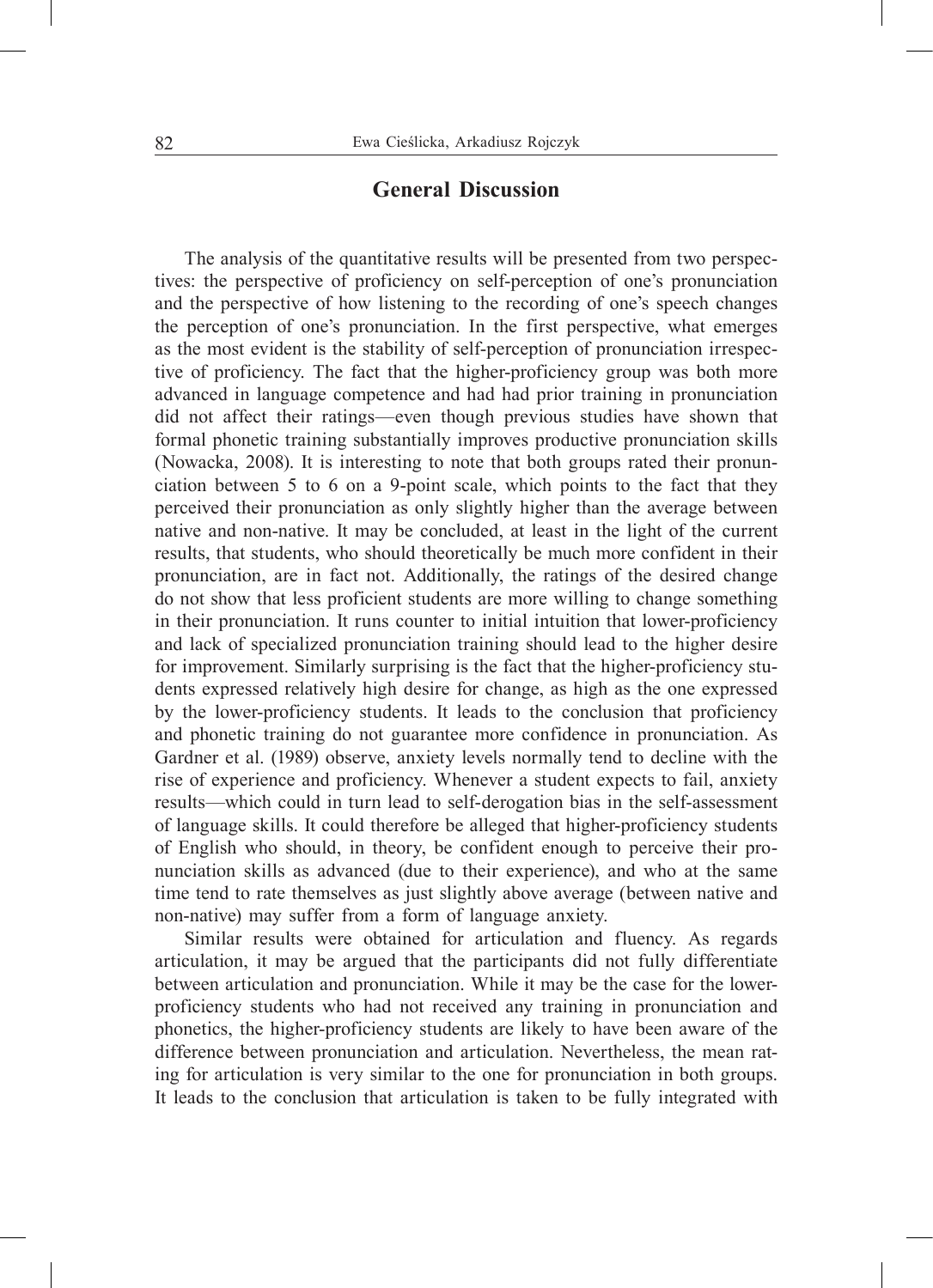pronunciation independent of how proficient students are or whether or not they have acquaintance with phonetics.

The comparison of the results from self-reporting and after exposure to the recording points to a general conclusion that listening to one's recording does not change the perception of one's pronunciation. Listening to the recording did not change ratings for either pronunciation or articulation. The exception here is fluency, which exhibited the influence of task on ratings in an interacting pattern. After listening to the recording, the higher-proficiency students increased their mean scores, whereas the lower-proficiency students decreased their scores. It is not easy to explain why this parameter exhibited the effect of task. There are, however, two reasons to consider it as separate from both pronunciation and articulation. One reason is that fluency is somehow disconnected from pronunciation. In common wisdom it is taken to mean how fast one speaks irrespective of specific correctness of pronunciation and articulation. It is also connected with skills such as the generation of syntactic constructions and verbal fluency. Another reason is that rating fluency from the recording of a read text is not well-grounded methodologically. Fluency seems to be more connected with spontaneous speech, where it is inseparably coupled, at least in general conception of the term, with skills such as word finding and sentence construction.

The qualitative analysis was conducted from two perspectives—the perspective of differences in self-reporting among the two levels of proficiency, and the perspective of differences in descriptive answers pre- and post-exposure to one's recording in each group of participants. Regardless of the level of proficiency, both stages of our study have come to show that out of the four aspects we grouped the descriptive answers into (pronunciation, articulation, fluency, and tone of voice), pronunciation was referred to the most often, both as a weakness and a strength. It could be argued that this is due to the importance students of all levels attach to attaining native-like model in accent, intonation, and stress. This conclusion is consistent with Nowacka's (2012) aforementioned study. When enquired about their weaknesses, the students would frequently point to how "Polish" they sounded. In both groups, there were instances of participants misunderstanding the task and providing anwers which were irrelevant to pronunciation, but instead referred to their vocabulary, listening comprehension or grammar skills, which could be indicative of their poor understanding of what proper pronunciation stands for and equals to. It can be generally concluded that as it comes to fluency, the lower-proficiency students slightly overestimate their fluency whereas the higher-proficiency students underestimate it. A possible explanation for this is that generally, more is expected from university students in terms of fluency, and they could therefore repeatedly be made to feel that they did not meet certain standards. The only truly significant changes which could be observed in the qualitative questions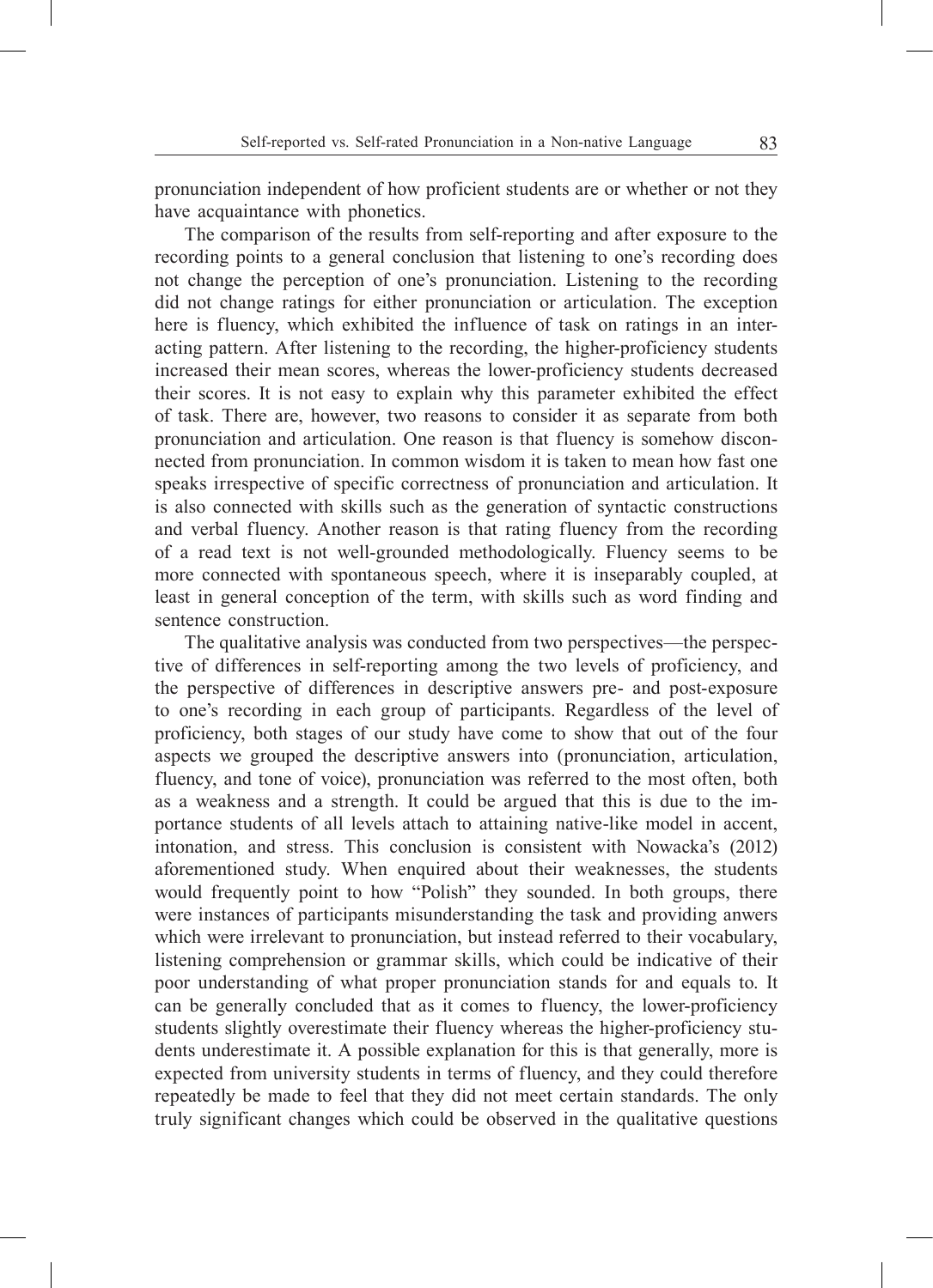were those related to pronunciation and fluency in the lower-proficiency group between the two parts of the experiment. For fluency, these results are in tact with what has been shown in the quantitative analysis, where the mean decrease in rating was statistically significant. In the case of pronunciation, however, the findings were not distincly reflected in the 1–9 scale ratings in the previous part of the analysis. Regardless of their level of acquaintance with transcription and phonetics, both groups used phonetic symbols to point to their specific articulatory problems—those instances, however, were still very rare. Many students saw their pronunciation as clear and easy to understand, and perceived this intelligibility as a definite strength. Another interesting aspect to note is the switch in response rates between questions concerning the self-reported strengths and weaknesses of the participants' pronunciation. The increase in the number of answers for the weakness question may suggest that it is much easier for students to think and speak of the flaws in their language skills than of the strengths. Yet we must also acknowledge the possibility that the respondents might have been somehow intimidated by the prospect of being verified by comparing their reported strengths and their recording. Therefore, this particular tendency could have more to do with experimental inhibitions among L2 learners than with how they actually perceived their pronunciation skills.

## **Conclusions**

As may be concluded from the current results, the general perception of one's pronunciation ability is stable, not affected by specific performance in a given recording and irrespective of proficiency. Students at both levels of proficiency express similar desire for improvement of their pronunciation skills—hence, experience and phonetic training do not seem to translate into confidence. Instances of the participants' misunderstanding of the survey questions were telling and are to be taken into account for future research, perhaps in the application of even more clearly defined criteria.

The current findings that self-reported pronunciation does not differ from the pronunciation rated from the recording of one's speech forms a starting point for our future investigation in which we intend to apply voice manipulation. The rationale is as follows: if one self-reports one's pronunciation in the same fashion as they rate it from the recording of their voice, we are interested to see if ratings for the recording of one's own pronunciation change if one does not know they are listening to their own speech. In other words, we plan to create a situation in which students will rate their own pronunciation, being unaware of the fact that they are actually listening to their own speech. In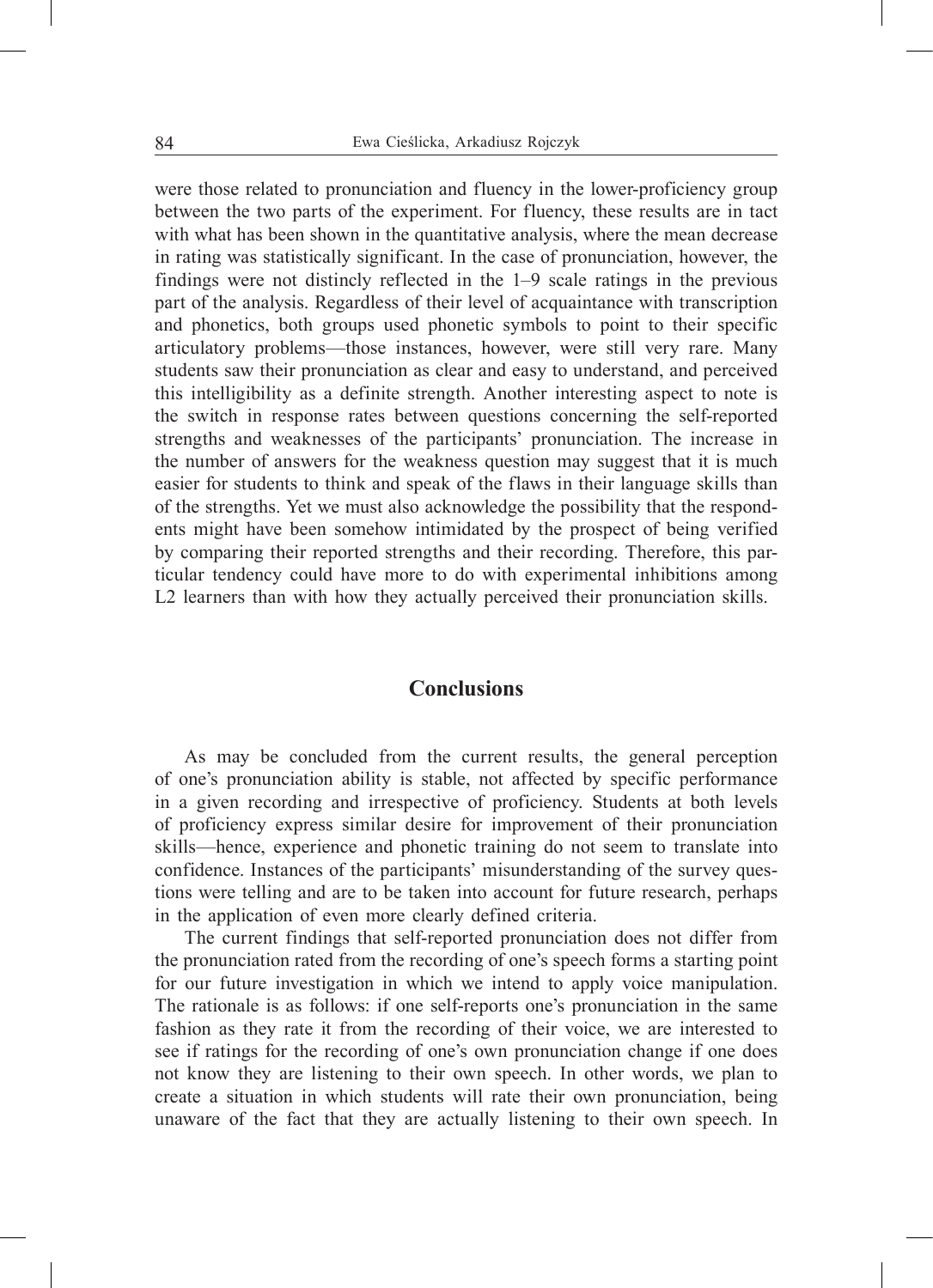order to do that, we plan to manipulate voice parameters to the extent that the voice is reliably altered without manipulating other speech parameters that may contribute to accent rating. In order to set out with such a study, we needed to establish that students indeed do not differ in their self-reporting and rating their own recording when they know it is their own speech. The current study has established that self-reporting and the recording rating are fully connected.

# **References**

- Blanche, P., & Merino, B. J. (1989). Self-assessment of foreign-language skills: Implications for teachers and researchers. *Language Learning, 39*(3), 313–338.
- Blue, G. M. (1988). Self-assessment: The limits of learner independence. In *Individualization and autonomy in language learning.* Oxford and London: Modern English Publications in association with The British Council.
- Blue, G. M. (1994). Self-assessment of foreign language skills: does it work? *CLE Working Papers, 3*, 18–35.
- Breitkreutz, J. A., Derwing, T. M., & Rossiter, M. J. (2001). Pronunciation teaching practices in Canada. *TESL Canada Journal, 19*(1), 51–61.
- Chen, Y.-M. (2008). Learning to self-assess oral performance in English: A longitudinal case study. *Language Teaching Research, 12*(2), 235–262.
- Derwing, T. M., & Rossiter, M. J. (2001). ESL learners' perceptions of their pronunciation needs and strategies. *System, 30*(2), 155–166.
- Dlaska, A., & Krekeler, C. (2008). Self-assessment of pronunciation. *System, 36*, 506–516.
- Dolosic, H. N., Brantmeier, C., Strube, M., & Hogrebe, M. C. (2016). Living language: Selfassessment, oral production, and domestic immersion. *Foreign Language Annals, 49*(2), 302–316.
- Episcopo, S. M. (2009). Non-native speaker attitudes toward non-native English accents (MA report, University of Texas, Austin).
- Gardner, D., & Miller, L. (1999). Establishing self-access: From theory to practice. Cambridge: Cambridge University Press.
- Gardner, R. C., Moorcroft, R., & Metford, J. (1989). Second language learning in an immersion programme: Factors influencing acquisition and retention. *Journal of Language and Social Psychology, 8*(5), 287–305.
- Harris, M. (1997). Self-assessment of language learning in formal settings. *ELT Journal, 51*(1),  $12 - 20$
- Hunt, J., Gow, L., & Barnes, P. (1989). Learner self-evaluation and assessment A tool for autonomy in the language learning classroom. In V. Bickley (Ed.), *Language teaching and learning styles within and across cultures* (pp. 207–217)*.* Hong Kong: Institute of Language in Education, Education Department.
- MacIntyre, P. D., Noels, K. A., & Clément, R. (1997). Biases in self-ratings of second language proficiency: The role of language anxiety. *Language Learning, 47*(2), 265–287.
- Nowacka, M. (2008). Phonetic attainment in Polish university and college students of English: A study in the productive and receptive pronunciation skills. Unpublished doctoral dissertation. Lublin: Maria Curie-Skłodowska University.